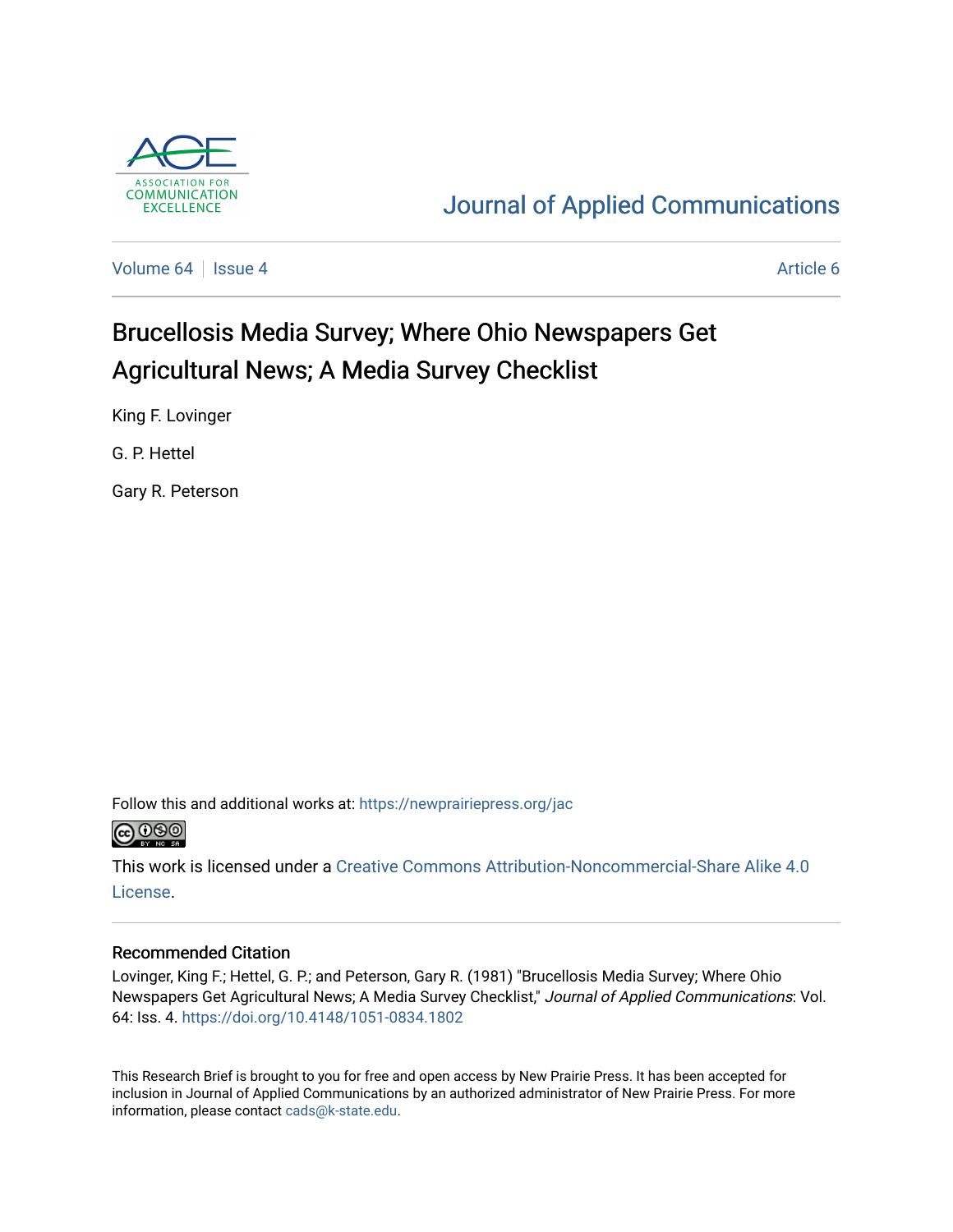### Brucellosis Media Survey; Where Ohio Newspapers Get Agricultural News; A Media Survey Checklist

#### Abstract

Three research briefs: Brucellosis Media Survey; Where Ohio Newspapers Get Agricultural News; A Media Survey ChecklistCattle brucellosis is a tough disease to conquer.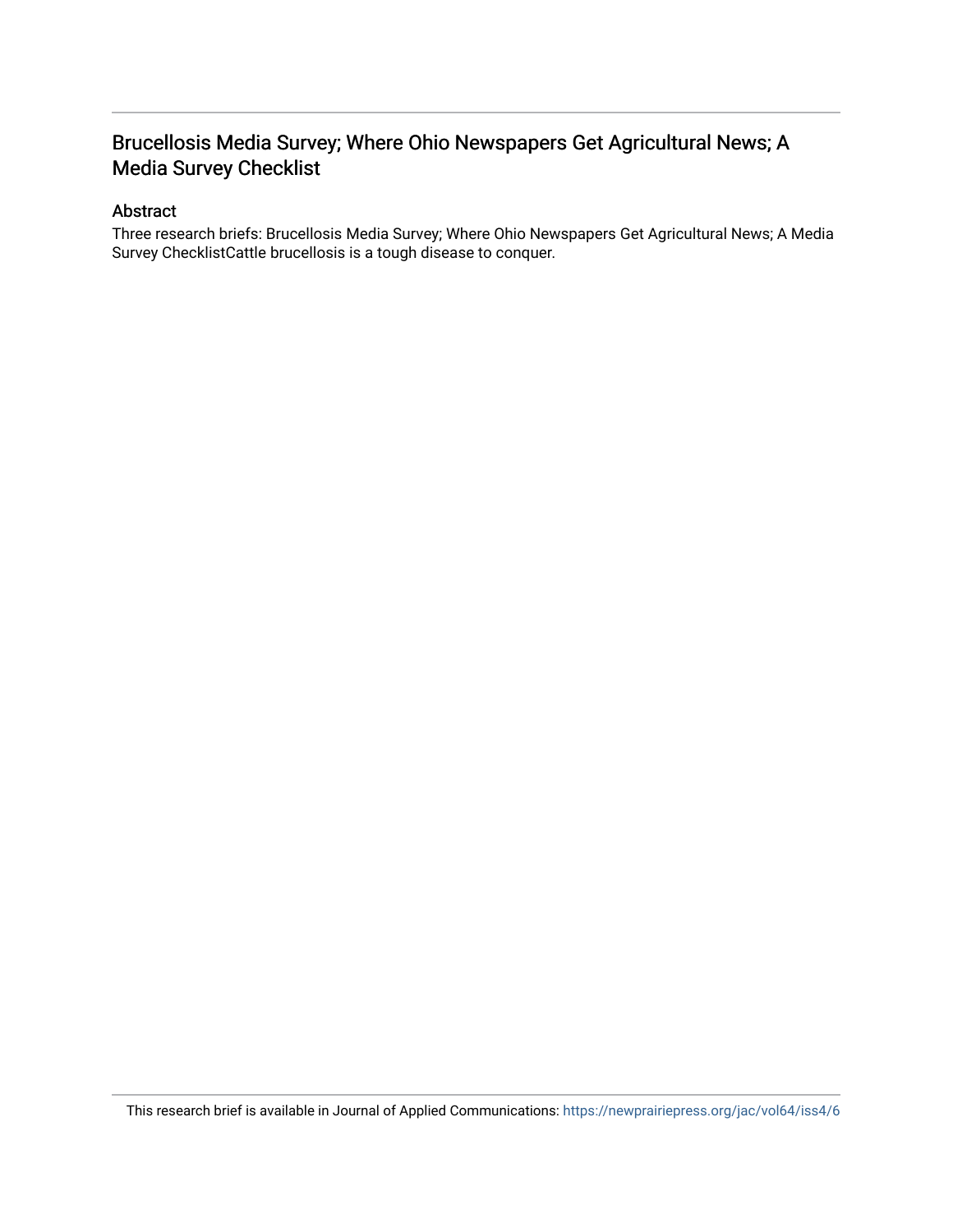# **Research Briefs**

#### **Brucellosis Media Survey**

Cattle brucellosis is a tough disease to conquer. Forceful state-federal actions with sound technical backing and funding is not enough. It takes commitment-especially by cattlemen and dairymen-and this means a great deal of communication.

Supporting brucellosis eradication through information activities calls for sustained effort by a lot of people. Some communications must come from the national level, but individual farmers and ranchers are more likely to be influenced by information reaching them from local and state sources.

While direct "one-on-one" communications between program officials and farmers are important, the news media are unrivaled in ability to deliver information on brucellosis to the many who need it, when they most need to know it. Those of us involved in brucellosis communications occasionally need to take stock of news media coverage. This survey deals with print media only. Focus is on the extent of coverage-categorized by sources.

Press clippings reviewed in this survey were dated Jan. 1 through March 31, 1981. They include only clippings made available to USDA's Animal and Plant Health Inspection Service by five regional information offices in Atlanta, Chicago, Dallas, New York, and San Francisco. Our Washington office subscribes to no clipping service.

In making this assessment, it was assumed that the print media most likely to serve as sources of brucellosis information for those who need it are the farm and livestock journals. So an approximate word count was obtained from those publications by numbering lines down and multiplying by words across. For the daily-weekly press clippings, column inches were measured.

Clippings were divided into four categories: (1) those from farm and livestock journals based on USDA releases; (2) those from farm and livestock journals not based on USDA

 $\mathbf{1}$ 

Published by New Prairie Press, 2017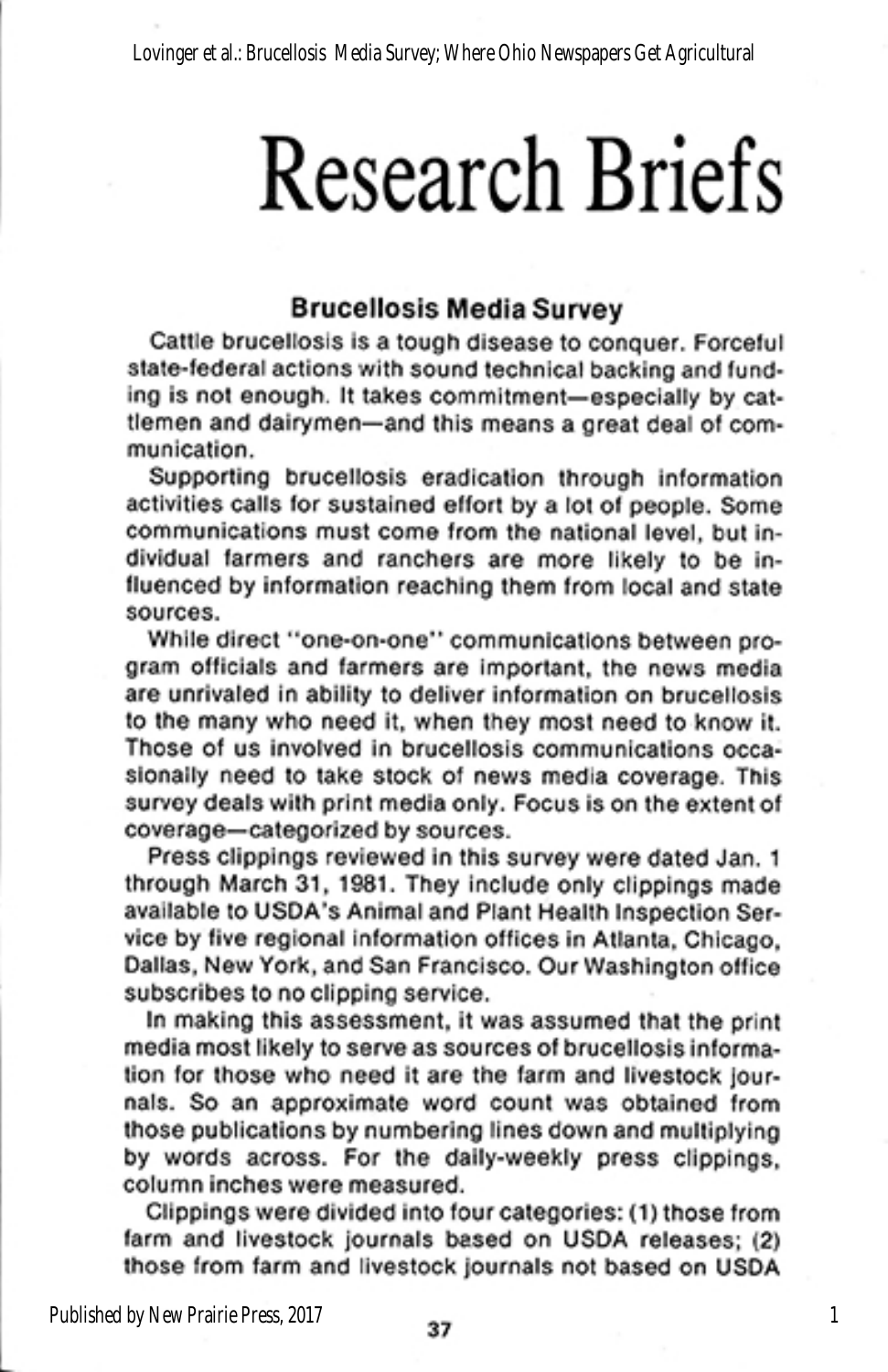releases Journal of Applied Communications, Vol. 64 Iss. 4 [1981] Art & spapers based on USDA releases; and (4) those from dairy and weekly newspapers not based on USDA releases.

There were a total of 185 brucellosis clippings, with some 84,000 words, from farm and livestock journals.

Eighty of these stories, comprising nearly 33,000 words, were based on USDA releases. They were clipped from a total of 35 publications, mostly monthlies, with a combined circulation of 1.5 million. The largest was Hoard's Dairyman with a circulation of 225,000. The smallest was Business Farmer with a circulation of 3,000.

The 105 brucellosis clippings from farm and livestock journals that were not based on USDA releases comprised slightly more than 51,000 words. They were from a total of 52 publications, again, mostly monthlies, with a combined circulation of 5.6 million. The biggest was Farm Journal with a circulation of 1,350,000. The smallest was Nevada Rancher with a 3,500 circulation.

Turning to clippings from the daily-weekly press, there were a total of 348 stories totaling some 5,758 column inches.

USDA releases accounted for 96 clips, comprising 2,158 column inches of coverage.

There were 252 clippings from the daily-weekly press of stories originated by state and local sources. These clips comprised more than 3,600 column inches. This space is roughly equivalent to the entire news coverage of a large city daily. More than 90 percent of these clippings (154) were from state sources-such as state veterinarians or agriculture commissioners. The rest were from local sources as follows:

Farm Bureau members (20), county agents (16), cattleman/farm association members (16), local reporters with bylines (13), farm/agriculture editors (8), other columnists (6), veterinary medical association officials (4), local USDA officials (4), extension veterinarians (2), wire service reporters (2), researchers (2), fillers (2), livestock conglomerates (1), legislators (1), and public health officials (1).

The great majority of the 154 clippings from state sources were from two states: Texas (71) and Missouri (69). An impressive 10 percent of the Missouri clippings were identified as front-page items.

Datelines reflected strong coverage of brucellosis in four other states: Oklahoma (31), Florida (21), Montana (13), and Utah (10).

https://newprairiepress.org/jac/vol64/iss4/6 DOI: 10.4148/1051-0834.1802

 $\boldsymbol{2}$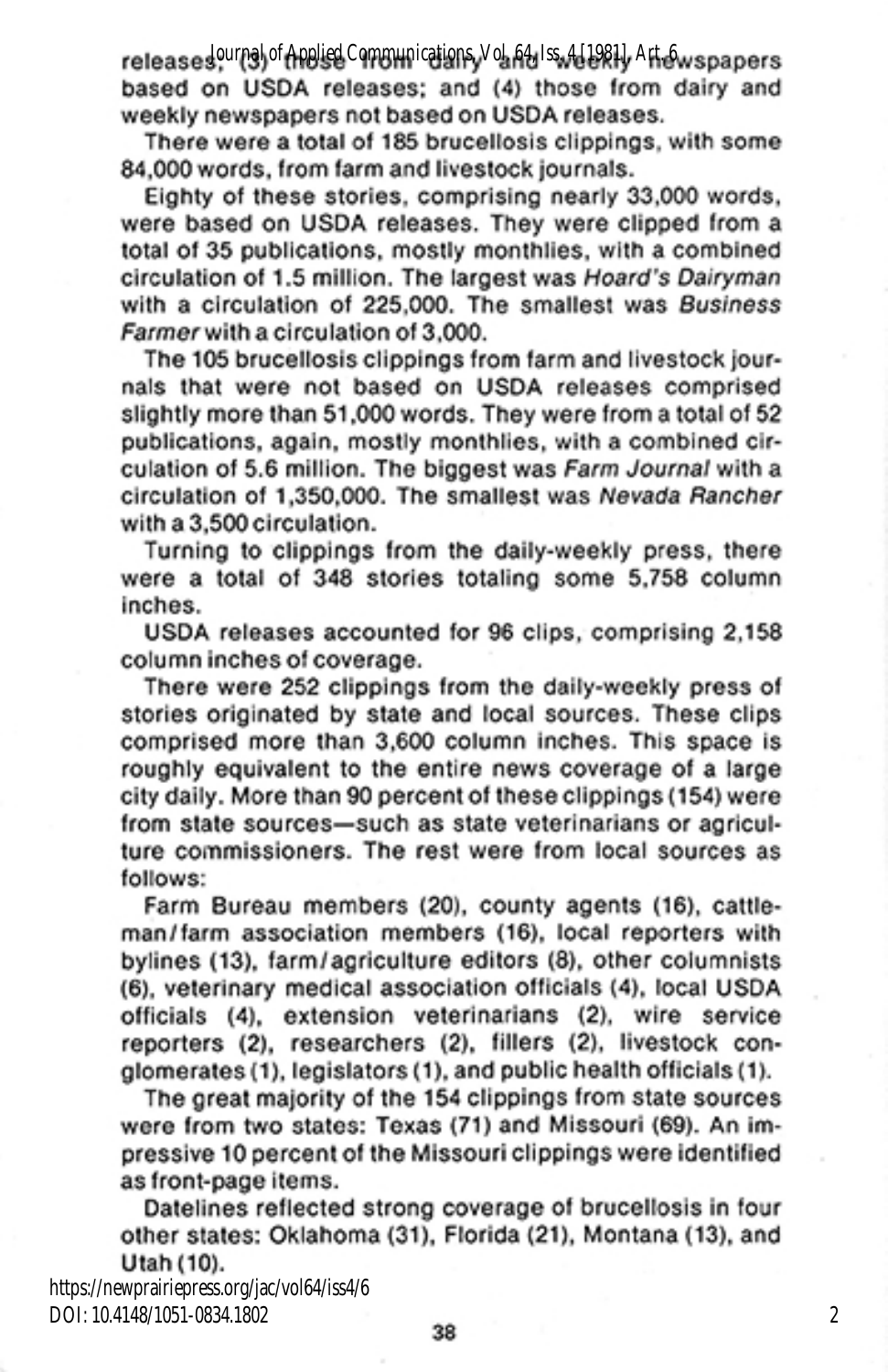Lovinger et al.; Brucellosis, Media Survey, Where Ohio Newspapers Get Agricultural as. California, Connecticut, Georgia, Indiana, Iowa, Kansas, Kentucky, Louisiana, Massachusetts, Minnesota, Nebraska, Nevada, New York, North Dakota, Ohio, Oregon, Pennsylvania, South Dakota, Tennessee, Virginia, and Wisconsin.

These clippings represent a good sampling of brucellosis coverage in the popular press. This coverage is gratifying, but it also leaves room for a great deal of improvement. There was no coverage of local origin from 16 states. All but one of the states with no local coverage had one or more cattle herds under quarantine for brucellosis.

But even being at the zero infection level should be no cause for drastically reducing informational initiatives. There's always the risk of brucellosis being reintroduced into a state. So farmers need to keep informed about the disease-until it is eradicated.

> King F. Lovinger USDA-APHIS

#### Where Ohio Newspapers Get Agricultural News

An Ohio State Study aimed at finding attitudes of Ohio newspaper editors toward agricultural news. More specifically, the study tried to find: if editors printed agricultural news at all; their sources of agricultural news; their criteria for using agricultural news; for those receiving the extension news packet, their comments on it; and the demographics of any farm editors or agricultural writers on the staff.

The study was set up to find out if news releases issued by Ohio's Agricultural Research and Development Center which appeared in the extension news packet, were used by Ohio newspaper editors. . . in terms of subject matter, story length, story position in the packet and to how much or little releases were edited and when they were printed.

First we went to editors on daily and weekly papers and asked them what they did about editing and publishing news from the packet. Then we went through clipping service returns from these papers to see what the actual behavior of the editors was.

The project involved responses of 264 out of 345 Ohio newspaper editors on a survey and the evaluation and content analysis of 1,792 clippings. The 264 editor questionnaires represented a 76.5% response rate.

3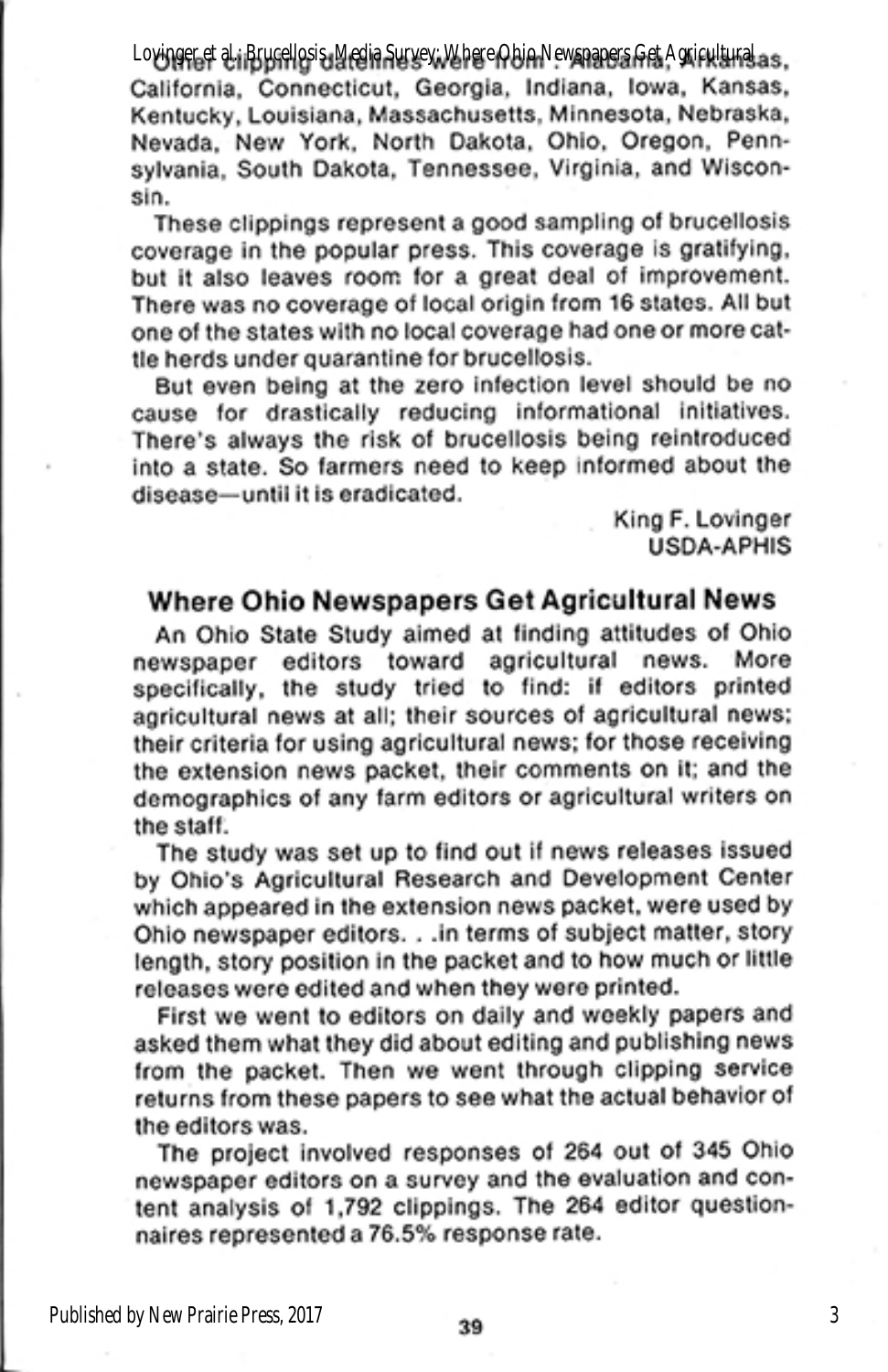One tikumal of Applied Communications Nol. 64 Iss relss that for in the packet made a difference. The first release in the packet was published significantly more often than releases in any other position in the packet. In fact, the farther you went in the packet, the less chance a release had of being published. Good stories buried in thick packets get overlooked. As far as OSU was concerned, releases were placed in the packet in a random fashion. . . the most interesting or important story didn't necessarily appear in the first position on top of the packet.

More than 3/4 of the 68 small community dailies had a farm editor on the staff. Fifty percent of the 12 metro dailies did, 40% of the 118 rural weeklies, and only 11% of 59 urban weeklies. Most spent more time on other assignments than usually had little agricultural agriculture, and on background.

The 88 editors receiving the packet regularly tended to rank animal and crop production and agricultural research higher than did the 148 editors who did not receive the packet. About 75% indicated that they would like to receive news tips with sources given for followup by their own staff, along with the regular stories in the packet.

Other evidence indicated that they did not follow up as often as they thought they might. When we studied clippings, staff written stories from packet stories were minimal. And most editors didn't tamper with the story lead or body of the story.

Story length seemed to make little difference in whether or not a release was used-up to three pages doublespaced. At four pages, the released tended to be edited heavily.

Getting stories on the wire service assured good pickup of stories. Interestingly, clippings of release stories appeared at times from the nonpacket newspapers. That came about as they occasionally picked the same story up from a wire service. Or, a county agent sent the stories to the papers. often with a byline, and that seemed to help get the story used locally. Editors acknowledged that agents were a good source of agricultural information.

G. P. Hettel Ohio State University

4

https://newprairiepress.org/jac/vol64/iss4/6 DOI: 10.4148/1051-0834.1802